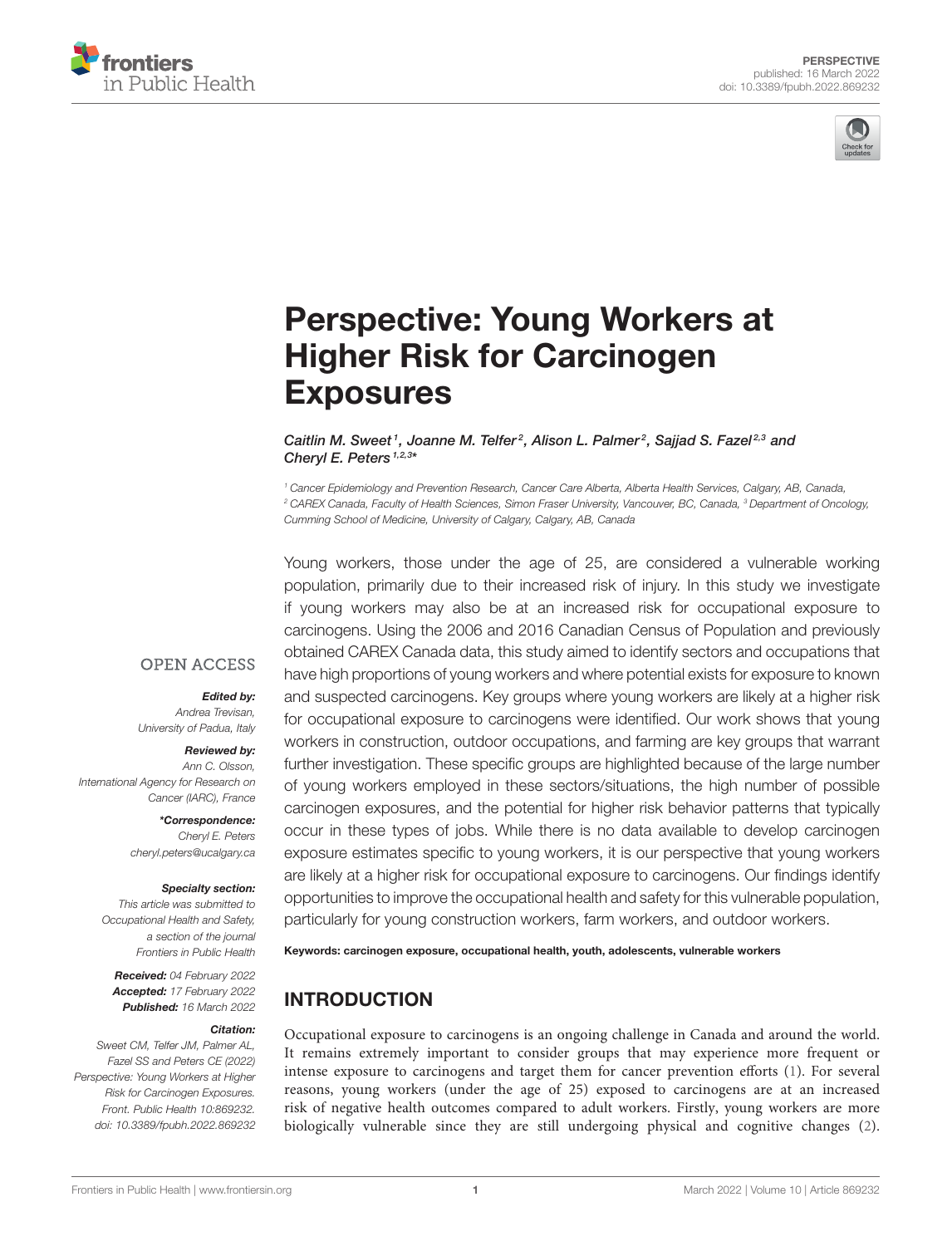This is especially true for teenage workers as they are still growing physically, breathe at a faster rate, and have higher metabolic rates relative to body size [\(2\)](#page-5-1). Secondly, when young workers are exposed to carcinogens, they have more years in their life to develop cancers with long latency periods [\(2\)](#page-5-1). Finally, if they stay employed in a high-risk sector long-term, they are exposed for a longer duration compared to employees who start later in life. Despite this, there is a lack of available data on whether young workers face a higher level of carcinogen exposure. To our knowledge, estimates of the number of these workers exposed to occupational carcinogens do not exist. However, several studies have investigated the increased injury rates among young workers, especially young men [\(3,](#page-5-2) [4\)](#page-5-3). Many of the factors that contribute to increased rates of injury in this population are welldocumented, and it is our perspective that these factors may also increase young worker's risk of carcinogen exposure.

The purpose of this study was to characterize the potential for carcinogen exposures among young workers in Canada. We also aimed to identify key groups of young workers for further exposure assessment investigations and prevention activities.

### REASONS FOR INCREASED INJURIES

Injuries caused by acute exposure to toxic substances such as cleaning compounds, solvents, alkaline corrosives, benzene, and hydrocarbons have been investigated within the young workforce, but chronic exposure to these and other harmful substances has received little attention. Long-term exposure to such substances can cause serious chronic health effects, including skin diseases, respiratory diseases, and cancer [\(5,](#page-5-4) [6\)](#page-5-5). A national survey from the United States found 54% of workers under age 18 had worked with one or more hazardous chemicals at their job [\(5\)](#page-5-4). Additionally, 41% of these workers reported being exposed to fumes/thick smoke, 22% to gasoline or petroleum products, 17% to solvents or paint thinners, and 11% to pesticides [\(5\)](#page-5-4). All of these substances may contain known or suspected carcinogens; no mention was made of the levels or duration of exposure. This is a common gap in studies investigating young worker's health and safety, which makes assessing young worker's exposures to carcinogens a difficult task.

The young worker population also has unique characteristics that make them vulnerable to workplace hazards. Young worker's limited jobsite experience and perceived inability to recognize hazards makes them particularly vulnerable. Cognitive development is not complete until the mid-twenties [\(7\)](#page-5-6), which means that many young workers lack key decision making skills. They may not be able to assess hazards correctly or comprehend the long-term implications of disease, injury, and disability [\(8,](#page-5-7) [9\)](#page-5-8). Furthermore, even if young workers correctly identify hazards, they are less likely voice their concerns or take action. One program targeting young workers and their parents surveyed young workers who attended their training seminars and found that nearly one third of the young workers would not refuse unsafe work, which is their right as an employee [\(10,](#page-5-9) [11\)](#page-5-10). A Canadian study involving focus groups with 39 young workers found that the majority of young workers would not leave a job due to unsafe conditions [\(12\)](#page-5-11). If young workers do voice their concerns, it is commonly informal, and involves speaking with other co-workers and allowing collective action to occur [\(12\)](#page-5-11).

Young workers typically obtain entry-level jobs with minimal skill requirements. These types of jobs are more likely to involve a variety of hazards due to the use of cleaning compounds, solvents, caustics, pesticides, and other chemicals [\(6\)](#page-5-5). These jobs are often also part-time or seasonal, which can create or contribute to a weak safety culture and decrease worker's ability to gain jobspecific skills and associated safe working habits [\(7\)](#page-5-6). Labor and advocacy groups do inform young workers and parents about safety risks involved in common jobs obtained by young workers, however this information is likely low priority in the decision making process, since the jobs young workers are qualified for are already limited [\(6\)](#page-5-5).

Unfortunately, young workers often receive inadequate orientation and safety training. The majority of young workers do not receive proper training [\(13\)](#page-5-12). A large Canadian study found that only 20% of young women and 23% of young men reported receiving any safety orientation within their first year of work [\(13\)](#page-5-12). SAFE Workers of Tomorrow surveyed young workers who attended their training seminars and similarly found that 31% of the 566 young workers included in the analysis were told little to nothing about hazards in their workplace [\(11\)](#page-5-10). This lack of safety training leads to young workers having little knowledge about hazards or strategies to mitigate risk. Young workers are more vulnerable to the effects of this lack of training compared to adult workers.

The use of personal protective equipment (PPE) among young workers is also a concern. One cross sectional study from the US investigated the PPE practices and types of PPE (i.e., burn protection, eye protection, face protection, hand protection, and noise protection) used among 866 teens (aged 14–17) employed in the retail and service sector. Among those who received PPE training (and who were in contact with hazardous chemicals), only 35% used PPE. Of those who did not receive training, 26% used PPE [\(5\)](#page-5-4). Older, more experienced workers often believe this decision stems from young workers feeling "invincible," or not understanding the seriousness of injuries or illnesses that could occur if proper safety precautions are not taken [\(14\)](#page-5-13). However, many young workers state that they simply have not yet developed safe working habits, or that they did not realize the task they were performing required safety equipment [\(14\)](#page-5-13). Furthermore, the fit and style of PPE is not always properly suited for younger workers. This has caused young workers, especially young female workers, not to use PPE as it was considered bothersome and redundant [\(14\)](#page-5-13).

### WHAT WE DID: DATA SOURCES

We used data from the 2006 and 2016 Canadian Censuses of Population to determine the number of young workers by sector and occupation respectively. The data were available by age

**Abbreviations:** PPE, Personal protective equipment; NAICS, North American Industry Classification System; NOC, National Occupational Classification; IARC, International Agency for Research on Cancer.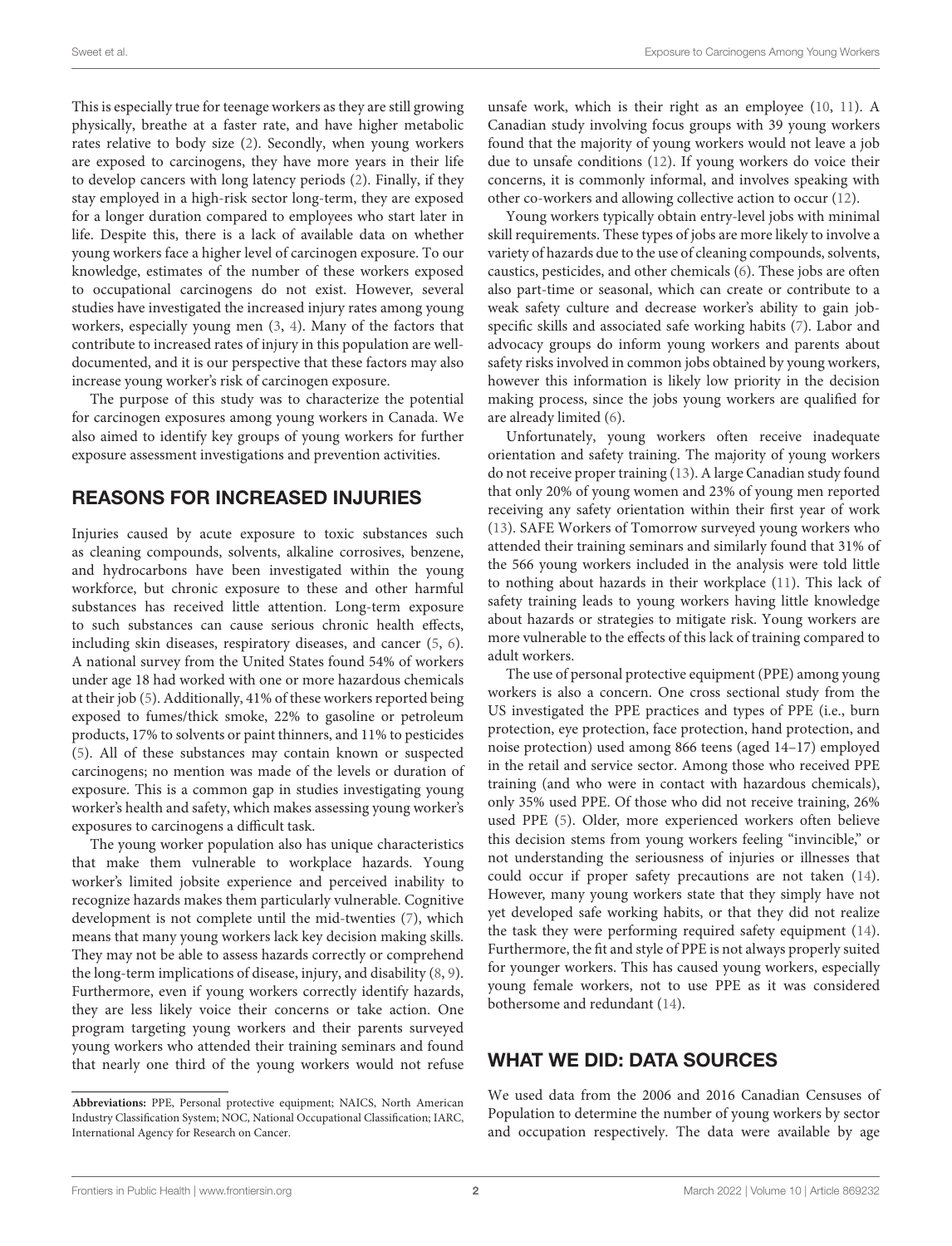strata and two-digit industry code [North American Industry Classification System (NAICS) sector], as well as two-digit occupation code [National Occupational Classification (NOC)]. The proportion of young workers in each sector and occupation was calculated by comparing the percentage of young workers in these subgroups to the overall percentage of young workers in Canada. The 2016 Canadian census and the data from CAREX Canada use the same NAICS sector codes, therefore the data is related and was used to examine potential exposures within sectors. However, the 2016 Canadian Census and the data from CAREX Canada use different NOC occupation codes and could not be directly related to one another. For this reason, the 2006 Canadian census which uses the same NOC occupation codes as CAREX Canada was used to investigate potential exposures within occupations.

The labor force data was used in conjunction with carcinogen exposure data from CAREX Canada to identify the potential for exposures in young workers. Briefly, CAREX Canada is an exposure surveillance program that has developed occupational prevalence estimates for more than 45 known or suspected carcinogens [\(15\)](#page-5-14). These estimates were created for selected known and suspected carcinogens classified by the International Agency for Research on Cancer (IARC). CAREX Canada also created an exposures-per-worker metric for each sector and occupation as an indicator of the overall presence of occupational carcinogens and work situations where multiple exposures are expected to occur. This metric sums the number of workers exposed by sector or occupation, divided by the total number of workers in that sector or occupation [\(15\)](#page-5-14). This pre-existing CAREX Canada data was used to examine the potential for exposure to one or more known or suspected carcinogens within sectors and occupations that employed proportionally more young workers.

The CAREX Canada exposure data and young worker data is summarized for the five sectors and occupations with the greatest proportion of young workers in **[Tables 1](#page-3-0)**, **[2](#page-3-1)**, respectively. These show the percentage of young workers, the three most prevalent known or suspected carcinogen exposures based on CAREX Canada estimates, and the exposure-per-worker metric for each sector and occupation.

In 2016, 13.5% of Canada's workforce was made up of young workers [\(16\)](#page-5-15). Sectors with a higher proportion of young workers include accommodation and food services (39.6%), retail trade (28.1%), arts entertainment and recreation (27.9%), administrative and support, waste management and remediation services (14.3%), and agriculture, forestry, fishing and hunting (13.6%). Among the sectors with the highest proportion of young workers, the agriculture, forestry, fishing and hunting sector has the largest exposures-per-worker metric (1.07).

In 2006, young workers represented 15.8% of the Canadian workforce and more than 40% of workers in some occupations [\(16\)](#page-5-15). Occupations with a higher proportion of young workers include retail salespersons, sales clerks and cashiers (42.1%), chefs, cooks and servers (41.1%), sales and service occupations (32.2%), trades helpers, construction and transportation laborers (27.6%), and occupations unique to primary sector (20.8%). Trades helpers, construction and transportation laborers, as well as the occupations unique to primary sector both have exposuresto-worker metrics greater than one (**[Table 2](#page-3-1)**).

**[Supplementary Tables A.1, A.2](#page-4-0)** online show the proportion of young workers and exposures-per-worker metrics for all twodigit sectors and occupations, respectively.

### **DISCUSSION**

Young workers comprise a significant proportion of Canada's workforce, with more than 30% of the workforce in some sectors and more than 40% in some occupations [\(16\)](#page-5-15). These workers are known to have an increased risk of injury while on the job [\(17\)](#page-5-16). Some of the risk behavior patterns leading to increased injury rates are reasonably likely to lead to increased carcinogen exposure. For example, young worker's lower ability to assess hazards correctly and understand the long term implications of disease, injury, and disability compared to matured adults is a factor that causes higher injury rates [\(8,](#page-5-7) [9\)](#page-5-8). These characteristics could also make young workers less able to assess the seriousness or consequences of carcinogen exposures. In turn, even if they are assessed correctly, young workers are less likely to turn down unsafe tasks (i.e., working with carcinogens) or leave an unsafe job [\(10–](#page-5-9)[12\)](#page-5-11). Additionally, the majority of young workers receive inadequate safety training or no safety training at all [\(11,](#page-5-10) [13\)](#page-5-12). This leads young workers to know little about the hazards of their workplace and a lack of understanding of the appropriate ways to reduce hazardous exposures. Finally, PPE is a major concern when investigating the possible correlation between increased injuries and carcinogen exposures. Since studies have found that young workers are less likely to know if a task requires PPE, less likely to remember to wear PPE and less likely to use PPE because it does not fit them properly [\(14\)](#page-5-13), they are less likely to be protected against hazardous exposures.

While there is no available data to develop carcinogen exposure estimates specific to young workers, we have identified groups of young workers that are likely at a higher risk for occupational exposure to carcinogens. This includes young construction workers, farm workers, and outdoor workers. These groups were determined to be high priority by considering: (a) the risk behavior patterns of young workers; (b) the sectors where a large proportion of young workers are employed; and (c) the sectors with a higher number of potential occupational exposures.

### Young Construction Workers

Although a modest proportion of the construction sector is made up of young workers (11.4%), it is still a common sector for this population, with well over 150,000 young Canadians employed in both 2006 and 2016 [\(16\)](#page-5-15). This is especially true for young male workers; in 2016, 11% of all young Canadian male workers were employed in the construction sector.

The construction sector has long been known as a hazardous sector for young workers [\(18\)](#page-5-17) and has a large number of associated carcinogenic exposures. In fact, CAREX Canada reports that this sector has the highest exposures-per-worker value (at 1.11). WorkSafeBC identified construction as a common sector where young workers are employed that has the potential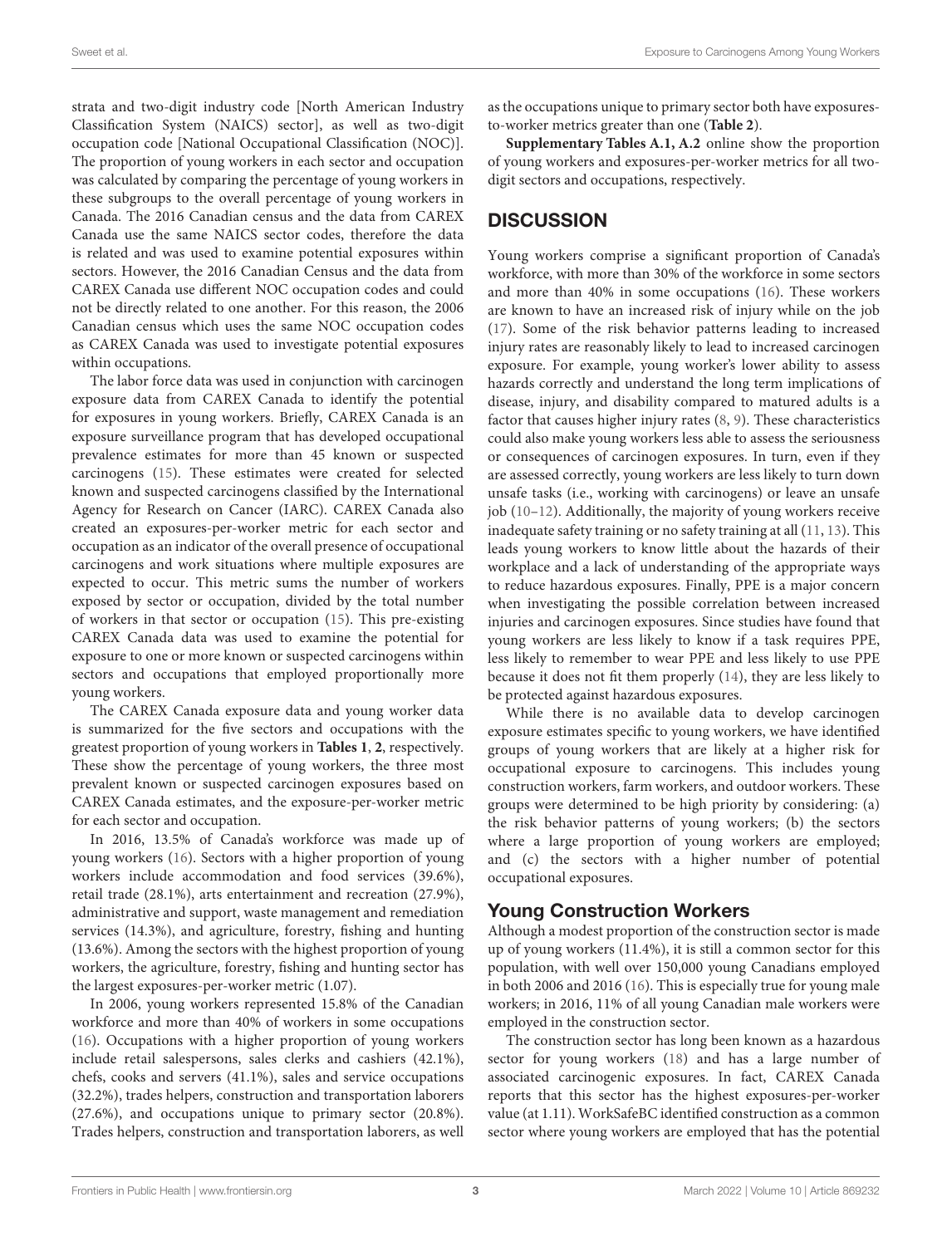### <span id="page-3-0"></span>TABLE 1 | Proportion of young workers by sector and CAREX Canada exposure data, 2016.

| <b>Sector</b>                                                               | Proportion of sector made up<br>of young workers (%) | Most prevalent known or suspected carcinogen exposures                         | <b>Exposures-</b><br>per-worker<br>metric |
|-----------------------------------------------------------------------------|------------------------------------------------------|--------------------------------------------------------------------------------|-------------------------------------------|
| Accommodation and food<br>services                                          | 39.0%                                                | Night shift work<br>Polycyclic aromatic hydrocarbons (PAHs)<br>Solar radiation | 0.35                                      |
| Retail trade                                                                | 28.1%                                                | Night shift work<br><b>PAH<sub>s</sub></b><br>Benzene                          | 0.29                                      |
| Arts entertainment and recreation                                           | 27.9%                                                | Solar radiation<br>Night shift work<br>Chloroform                              | 0.34                                      |
| Administrative and support, waste<br>management and remediation<br>services | 14.3%                                                | Solar radiation<br>Night shift work<br>Diesel engine exhaust                   | 0.37                                      |
| Agriculture, forestry, fishing and<br>hunting                               | 13.6%                                                | Solar radiation<br>Diesel engine exhaust<br>Wood dust                          | 1.07                                      |

<span id="page-3-1"></span>TABLE 2 | Proportion of young workers by occupation and CAREX Canada exposure data, 2006.

| Occupation                                                  | Proportion of occupation<br>made up of young workers (%) | <b>Top exposures</b>                                                           | <b>Exposures-</b><br>per-worker<br>metric |
|-------------------------------------------------------------|----------------------------------------------------------|--------------------------------------------------------------------------------|-------------------------------------------|
| Retail salespersons, sales clerks,<br>cashiers              | 42.1%                                                    | Night shift work<br>Polycyclic aromatic hydrocarbons (PAHs)<br>Solar radiation | 0.24                                      |
| Chefs, cooks, and servers                                   | 41.1%                                                    | Night shift work<br><b>PAH<sub>s</sub></b><br>Formaldehyde                     | 0.52                                      |
| Sales and service occupations                               | 32.2%                                                    | Night shift work<br><b>PAHs</b><br>Solar radiation                             | 0.21                                      |
| Trades helpers, construction and<br>transportation laborers | 27.6%                                                    | Solar radiation<br>Silica<br>Night shift work                                  | 1.20                                      |
| Occupations unique to primary<br>sector                     | 20.8%                                                    | Solar radiation<br>Diesel engine exhaust<br>Night shift work                   | 1.22                                      |

for exposure to asbestos, silica dust, lead, and other chemicals [\(19\)](#page-5-18). Both silica and asbestos are classified by IARC as Group 1 (carcinogenic to humans) and inorganic lead is classified as Group 2A (probably carcinogenic to humans) [\(20\)](#page-5-19). Asbestos is a particularly concerning exposure as there is no "safe" level of exposure, and the cancer risk increases as duration and level of exposure increases [\(2\)](#page-5-1). Other common carcinogens in the construction sector include solar radiation, wood dust, and diesel engine exhaust [\(21\)](#page-5-20). Considering the higher number of potential carcinogen exposures in construction, a lack of knowledge about hazards and insufficient PPE would be of particular concern in this sector.

### Young Outdoor Workers

Many jobs that require working for extended periods outdoors are often filled by young workers. Examples of outdoor jobs typically held by young workers include ground maintenance laborers, painters, tree planters, lifeguards, construction workers, and general farm workers [\(16\)](#page-5-15). Such jobs expose workers to solar radiation and additional hazards depending on the job type. Solar radiation has been classified by IARC as Group 1 (carcinogenic to humans) with an established link to skin cancer and possible links to melanoma of the eye and non-Hodgkin lymphoma [\(22\)](#page-5-21). A 2006 study investigated the work-time sun behaviors of 1,330 Canadian outdoor workers (254 were young workers). It found that young workers were significantly more likely to spend four or more hours in the sun compared to older outdoor workers and less likely to use sun protection, such as protective clothing, sunglasses, or sunscreen [\(23\)](#page-5-22). This is concerning as getting sunburns at a young age is more strongly correlated to melanoma compared to getting sunburns at an older age [\(2\)](#page-5-1). Outdoor workers are also at risk of a variety of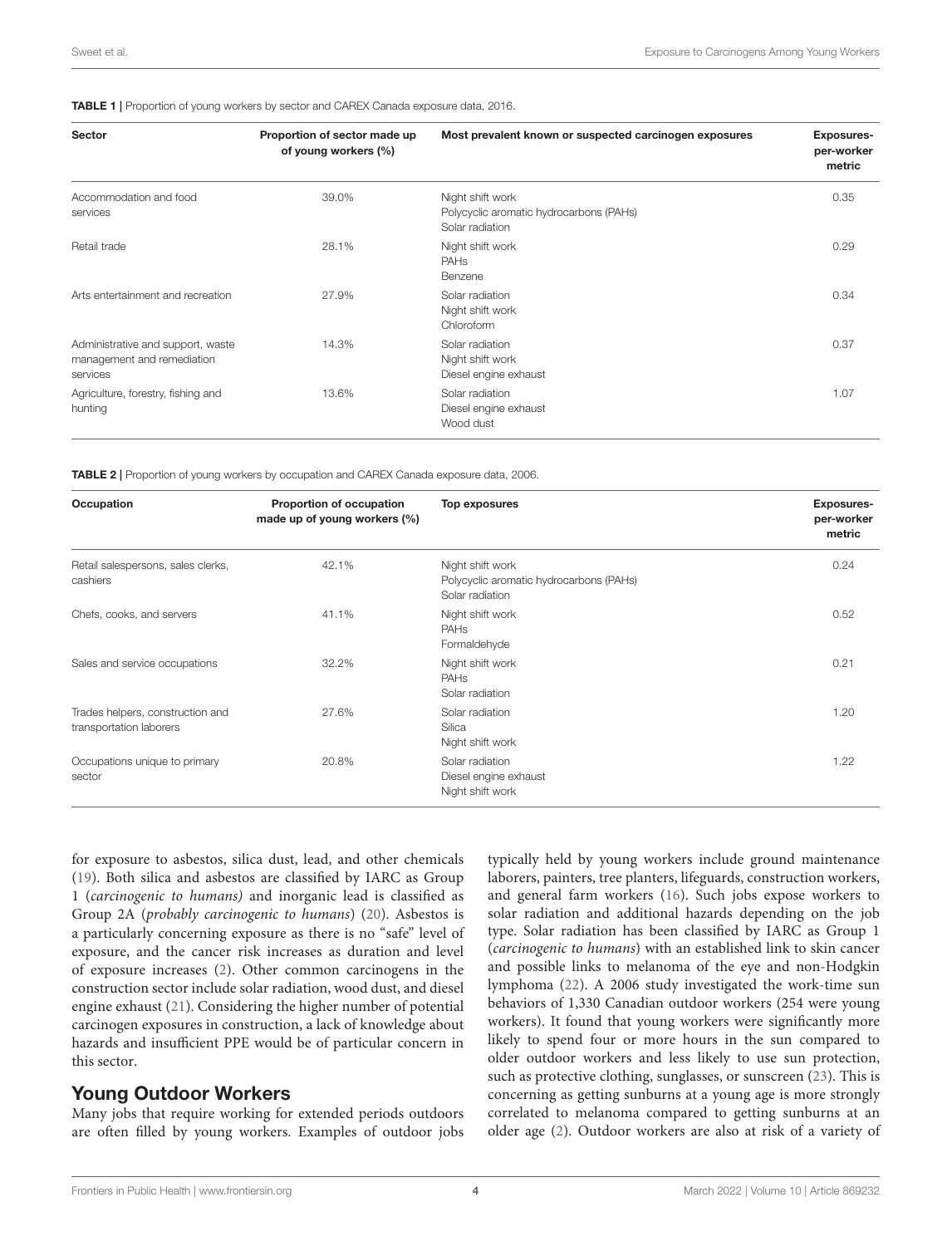other exposures, including extreme heat or cold, noise, biological hazards such as insects, and vector-borne diseases such as Lyme disease [\(24,](#page-5-23) [25\)](#page-5-24).

### Young Farm Workers

According to the 2016 census, 81% of young workers in primary industry work in farming [\(16\)](#page-5-15). This may be an underestimation, because the census only includes workers over the age of 15, so family members or others under this age restriction doing farm work would not be included. The most prevalent occupational carcinogen exposures in the farming sector are solar radiation, diesel engine exhaust, and glyphosate [\(26\)](#page-5-25). The CAREX Canada exposures-per-worker metric of 1.07 for the agriculture, forestry, fishing, and hunting sector is an underestimate, as it only includes four pesticides that had available data (2,4-D, glyphosate, chlorothalonil, and pentachlorophenol), and farm workers can potentially be exposed to a wider range of pesticides. Pesticide exposure at a young age may increase the risk of childhood leukemia and can cause neurological and behavioral development issues [\(2,](#page-5-1) [27,](#page-5-26) [28\)](#page-5-27). A community-based survey found adolescents had significantly lower pesticide knowledge scores compared to adult agriculture workers. The same survey found that only 14% of the teens reported receiving any pesticide safety training, despite the fact that 86% of them reported being exposed to pesticides [\(9\)](#page-5-8).

## LIMITATIONS

There are a few limitations to our approach that should be considered. While using the Canadian census is the best available approach to capturing the population of young workers, it has limitations. Young workers often hold temporary or seasonal jobs and some of these jobs may not be accounted for using census data. The census asks about an individual's job during a certain week of the year, and if the individual did not work that week they are to answer questions based on their job of longest duration in the past year [\(29,](#page-5-28) [30\)](#page-5-29). Furthermore, the census only asks about workers over the age of 15, meaning any employee under this age restriction would not be included in the dataset. There are few provinces that allow employment of children under the age of 14, but certain provinces have exceptions for select sectors [\(31\)](#page-5-30). Some provinces exempt or alter child labor laws for children working on family farms, meaning the actual number of young workers within the agriculture sector may be higher than the values reported. This is concerning as agriculture is a sector with potential exposure to several known carcinogens, such as solar radiation, diesel engine exhaust, pentachlorophenol, and other pesticides [\(26\)](#page-5-25).

Additionally, it is important to re-iterate that CAREX Canada data available for this analysis uses the same occupation (NOC-S) and sector (NAICS) classification systems as the 2006 census. Since the 2016 census used a different occupation classification system than in 2006, CAREX Canada occupation prevalence estimates and occupation exposure per-worker-metric could not be directly compared to the 2016 young worker population. For this reason, **[Table 2](#page-3-1)** (occupation-based) uses 2006 young worker census data. The 2016 census used a very similar NAICS system as the 2006 census, therefore **[Table 1](#page-3-0)** (sector-based) presents CAREX Canada data in relation to the 2016 young worker data. Finally, we only reported on young worker's exposure to carcinogens that exist in the CAREX Canada database. Young workers could be exposed to a longer list of carcinogens that have not yet been assessed by CAREX Canada.

In conclusion, although there is a lack of available data to develop carcinogen exposure estimates for young workers, we have demonstrated the unique characteristics that make this population vulnerable may also lead to increased risk of exposure to carcinogens. This is especially true for young construction, outdoor and farm workers. However, it is important for future studies to develop accurate occupational carcinogen estimates for young workers, as they can inform relevant policies and programs to better protect this population and reduce their risk of cancer.

## DATA AVAILABILITY STATEMENT

The data analyzed in this study is subject to the following licenses/restrictions: The census datasets analyzed for this study can be accessed by contacting the authors, and CAREX data can be found in CAREX Canada: An enhanced model for assessing occupational carcinogen exposure [\(https://oem.bmj.](https://oem.bmj.com/content/oemed/72/1/64.full.pdf) [com/content/oemed/72/1/64.full.pdf\)](https://oem.bmj.com/content/oemed/72/1/64.full.pdf). Requests to access these datasets should be directed to cheryl.peters@ucalgary.ca.

# AUTHOR CONTRIBUTIONS

CP, JT, SF, and AP contributed to conception of the manuscript. CS collated the data and wrote the first draft of the manuscript. All authors contributed to various sections of the manuscript, revisions, read, and approved the submitted version.

### FUNDING

CAREX Canada was funded by the Canadian Partnership Against Cancer.

### ACKNOWLEDGMENTS

We would like to acknowledge the support of our colleagues at WorkSafeBC who provided editorial comments and suggestions for this manuscript.

### SUPPLEMENTARY MATERIAL

<span id="page-4-0"></span>The Supplementary Material for this article can be found [online at: https://www.frontiersin.org/articles/10.3389/fpubh.](https://www.frontiersin.org/articles/10.3389/fpubh.2022.869232/full#supplementary-material) 2022.869232/full#supplementary-material